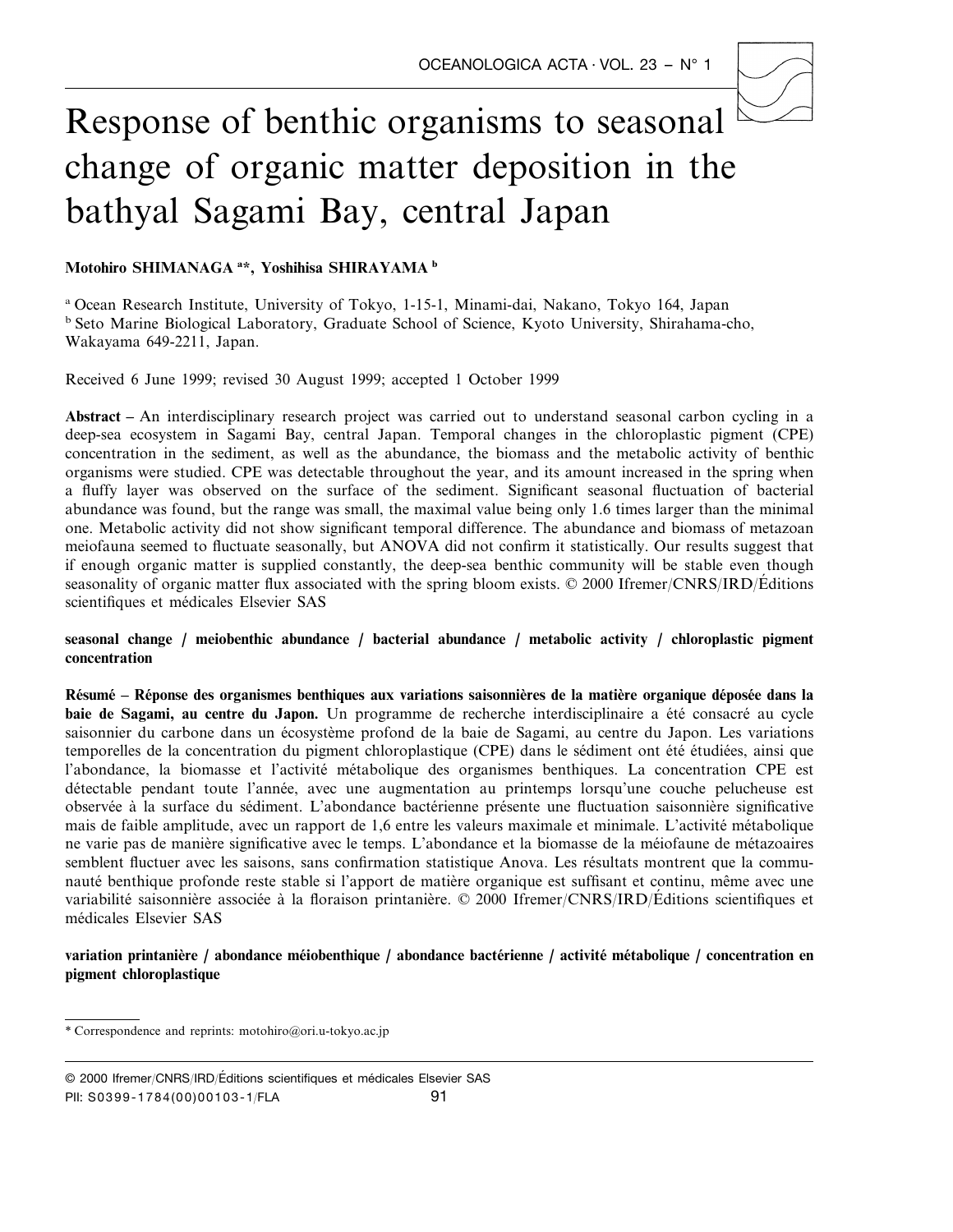## 1. INTRODUCTION

The deep-sea floor below water depths of 1 000 m has been perceived as a remote and stable environment, because in the region, the deep water column attenuates and buffers the flux of energy and organic nutrient from the surface. According to this view, the ecological tempo of deep-sea life has been considered to be very slow [42].

In the 1980s, sediment trap studies provided the first indications of fast transport of particulate organic matter (POM) and seasonal fluctuations in its intensity [9, 24, 46]. The first direct evidence for the mass sedimentation of phytodetrital matter to the sea bed came from photographic observations [27, 39] and sediment sampling [6] in the Porcupine Seabight, NE Atlantic. Similar phenomena were found in the northwest Atlantic slope [21], the abyssal equatorial Pacific (see [42]) and the abyssal NE Pacific [5].

Phytodetrital accumulations were studied also at the BIOTRANS site [47], one of the most intensively investigated benthic stations in the open northeast Atlantic [14, 15, 17, 28, 29, 33, 34, 37, 40, 49, 50]. At this site, Pfannkuche [34] used chlorophyll *a* concentrations in the sediment as an indicator of the sedimentation of phytodetritus, and found that sedimentation occurred in late April–early May, and reached a maximum in June–July. The smaller-sized groups of the benthic community consisting of mainly bacteria and protozoa reacted to the event by increasing their abundance and biomass.

Along the ocean margin, eutrophic deep-sea environments can be found. Although the environments form a significant pool of carbon at global level [51], only a few studies have been done regarding the ecological coupling between surface water and the deep sea in the area (e.g. [8, 35]).

To address this issue, an interdisciplinary research project, named 'Project Sagami', has been carried out in the central part of Sagami Bay, Japan, since 1996. Previous studies at this site have shown that the number of living individuals of benthic foraminifers changed seasonally [25, 31]. This research focused on monitoring the seasonal change of organic carbon flux from the sea surface to the bottom. For this purpose, primary production, the sinking flux of organic matter, the depositional behaviour of organic matter in the benthic boundary layer, and population dynamics of the benthic biota were studied [26].

This report focuses on observations of four parameters, i.e., 1) the concentration of chloroplastic pigment equivalents (CPE) in the sediment, as an indicator of the amount of sedimented phytoplankton; 2) bacterial abundance; 3) the adenylate energy charge (EC) as a measurement of the metabolic condition of organisms in the sediment; 4) the abundance, biomass and median size of metazoan meiobenthos in the sediment. The temporal fluctuation patterns of these parameters are compared in order to address the seasonality of the benthic community in the eutrophic deep-sea site.

## 2. MATERIAL AND METHODS

#### **2.1. The study area and sampling dates**

A fixed sampling station, St. SB, was established at a bathyal depth in the central part of Sagami Bay (35° 00% N, 139° 22.5% E, 1 430 m depth; *figure* <sup>1</sup>). We sampled 15 times between December 1996 and August 1998 at an average interval of 1.4 months using R.V. *Tansei*-*maru* of the Ocean Research Institute, University of Tokyo or *Rinkai*-*maru* of Misaki Marine Biological Station, University of Tokyo (*table I*).

## **2.2. Sampling**

Sampling was conducted using multiple corers (MC) [4], that had already proved suitable for the collection of phytodetritus [6, 39, 47]. Subsamples for studies of chloroplastic pigments, bacterial abundances and total adenylates were taken from a core using cut-off syringes sterilized in advance. Three replicates were taken for each parameter, except when the sample was partially disturbed (sample numbers of each parameter were shown in *table I*). For studies of chloroplastic pigments and bacterial number, the glass syringes (cross-section  $0.71 \text{ cm}^2$ ) were used to subsample down to a depth of 9 cm. For the study of total adenylates, plastic syringes were used to subsample to a depth of 5 cm. On board the ship, these samples were sectioned horizontally into 1-cm-thick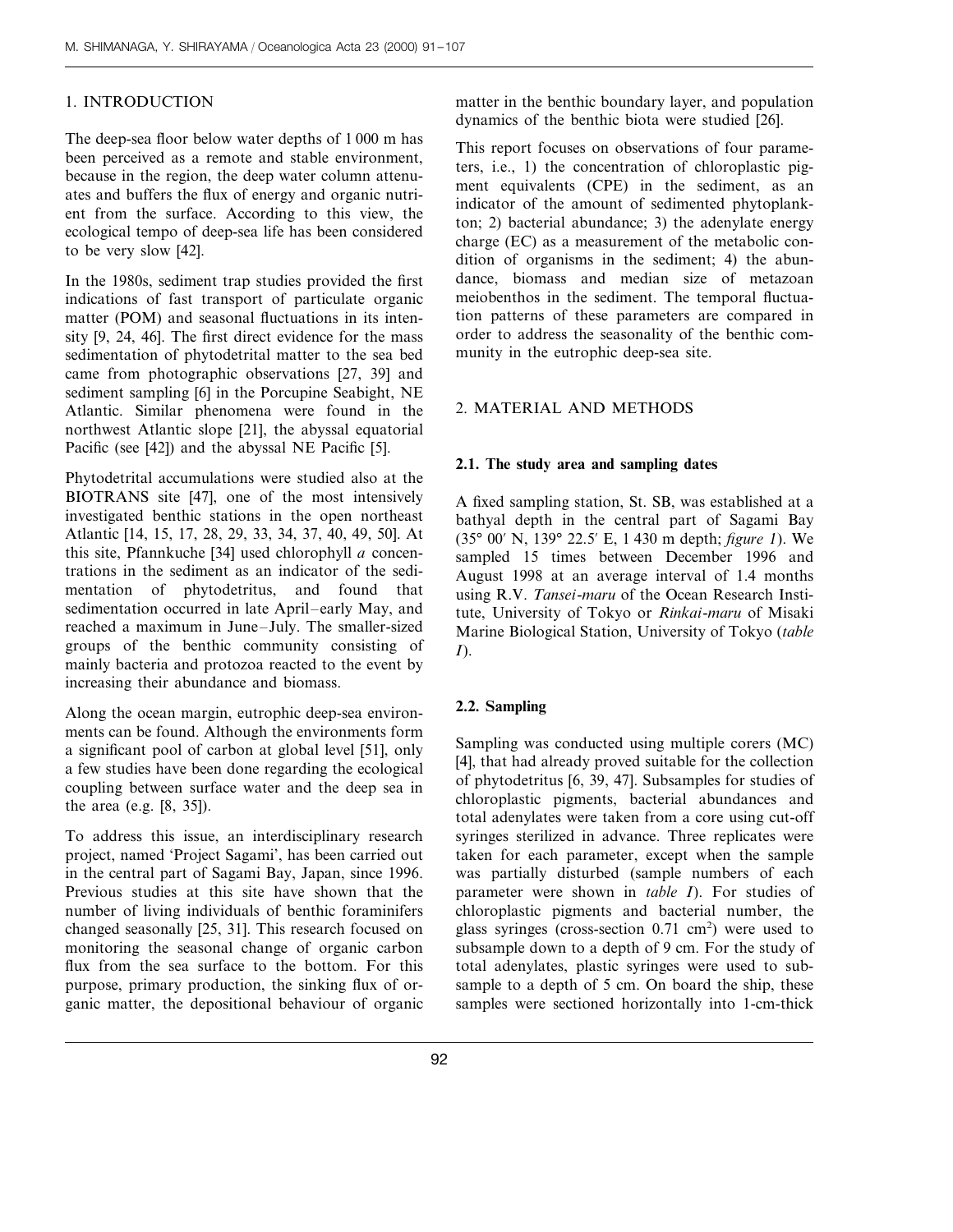layers down to the depth of 5 cm, and deeper than that depth, they were sliced into 2-cm-thick layers.

For analyses of meiofauna, sediments in other cores were used. In cases where there was fluffy phytodetritus on the sediment, it was collected from sediment separately using a pipette.

#### **2.3. Chloroplastic pigment equivalents**

As an indication of the amount of sedimented phytoplankton, we measured the distribution of chloroplastic pigment equivalents (CPE: chlorophyll *a* + pheopigments) in the upper 9 cm of sediment. Sediment samples collected in sterile glass sub-cores were sliced as described above, and stored at  $-20$  °C for further processing in the laboratory. For extraction of pigments, 7.1 mL of 90 % acetone was added per 0.71 cm3 of wet sediment in a plastic tube and homogenized using a test tube mixer for 30 s. For more complete pigment extraction, samples in sealed tubes were stored overnight in the dark under 4 °C. After centrifugation for 30 min at 3 500 rpm, the concentration of CPE in the supernatant was measured using a Turner fluorometer following the method described by Yentsch and Menzel [52] and Holm-Hansen et al. [23]. All processes were done within three weeks of sampling.



**Figure 1.** Location of study site in Sagami Bay, central Japan.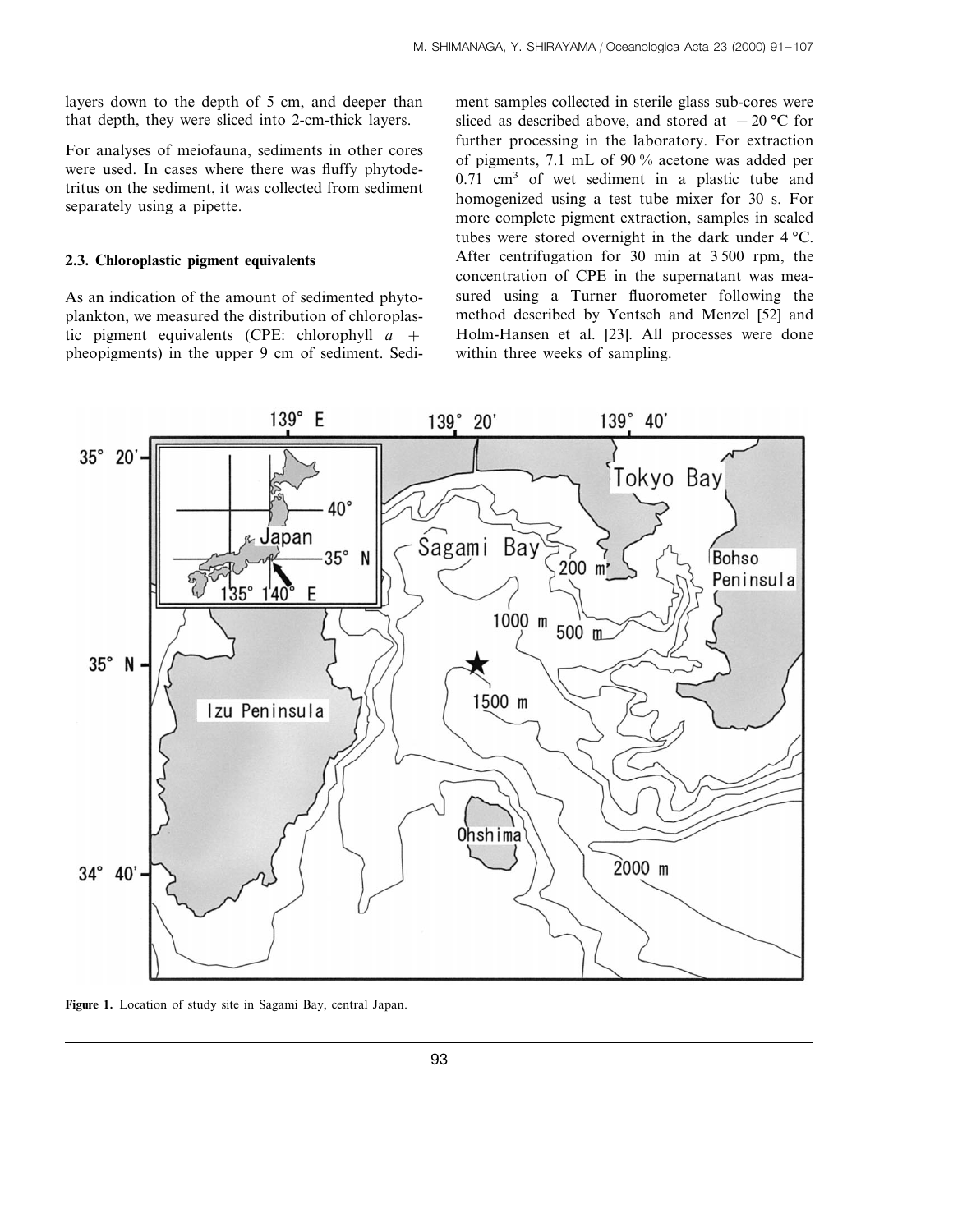| Cruise   | Date           | Latitude          | Longitude | Depth            | <b>CPE</b>     | Bacteria       | EC             | Meiofauna    |
|----------|----------------|-------------------|-----------|------------------|----------------|----------------|----------------|--------------|
| KT-96-20 | 10th Dec. 1996 | 35°00.1N          | 139°20.9E | 1459 m           | 5              | 6              | $\overline{4}$ | $\mathbf{1}$ |
|          | 11th Dec. 1996 | 35°00.0N          | 139°22.3E | 1439 m           | $\mathbf{1}$   | 3              | $\overline{c}$ | 1            |
|          | 11th Dec. 1996 | 34°59.9N          | 139°22.2E | 1580 m           | 2              | 3              | $\mathbf{1}$   | 1            |
| KT-97-1  | 24th Feb. 1997 | 35°00.6N          | 139°22.9E | 1412 m           |                |                |                | 1            |
|          | 26th Feb. 1997 | 35°00.2N          | 139°22.5E | 1426 m           | 3              | 3              | $\mathbf{1}$   | $\mathbf{1}$ |
|          | 26th Feb. 1997 | 35°00.9N          | 139°22.8E | 1409 m           | $\overline{c}$ | $\overline{3}$ | $\mathbf{1}$   | $\mathbf{1}$ |
|          | 26th Feb. 1997 | $35^{\circ}00.3N$ | 139°22.8E | 1468 m           | 3              | $\mathfrak{2}$ | $\mathbf{1}$   |              |
| TR-97-1  | 2nd Apr. 1997  | 35°00.0N          | 139°22.9E | 1405 m           | 3              | 3              | 3              | $\mathbf{1}$ |
| TR-97-2  | 12th May 1997  | 35°00.0N          | 139°23.1E | 1400 m           | 3              | $\overline{3}$ | 3              |              |
|          | 13th May 1997  | 35°00.7N          | 139°23.1E | 1400 m           |                |                |                | 1            |
| KT-97-7  | 4th Jun. 1997  | 35°00.1N          | 139°22.7E | 1419 m           | $\overline{c}$ | $\overline{c}$ | $\overline{c}$ | 1            |
|          | 4th Jun. 1997  | 34°59.9N          | 139°22.9E | 1421 m           | $\mathfrak{2}$ | $\mathfrak{2}$ | $\overline{c}$ | $\mathbf{1}$ |
| KT-97-9  | 22nd Jun. 1997 | 35°00.0N          | 139°21.9E | 1460 m           | 3              | 3              | 3              | 1            |
|          | 24th Jun. 1997 | 35°00.1N          | 139°22.3E | 1437 m           | 3              | 3              | $\overline{2}$ | 1            |
| TR-97-3  | 21st Aug. 1997 | 35°00.6N          | 139°23.6E | $\mathrm{^{9}p}$ | 3              | 3              |                |              |
|          | 22nd Aug. 1997 | 35°00.5N          | 139°23.2E | $\overline{?}$   |                |                |                | 1            |
| TR-97-4  | 2nd Oct. 1997  | 35°00.2N          | 139°22.3E | $\overline{?}$   | 3              | 3              | 3              |              |
|          | 2nd Oct. 1997  | 35°00.2N          | 139°22.2E | 1450 m           |                |                |                | $\mathbf{1}$ |
| TR-97-5  | 6th Nov. 1997  | 34°59.8N          | 139°22.6E | 1420 m           | 3              | 3              | 3              |              |
|          | 6th Nov. 1997  | 34°59.8N          | 139°22.7E | 1420 m           |                |                |                | 1            |
| KT-97-19 | 11th Dec. 1997 | 35°00.6N          | 139°22.2E | 1435 m           |                |                |                | 1            |
|          | 11th Dec. 1997 | 34°59.8N          | 139°22.7E | 1435 m           | 3              | 3              | 2              |              |
|          | 12th Dec. 1997 | 35°00.0N          | 139°22.4E | 1432 m           | 3              | $\overline{c}$ | $\mathbf{1}$   | $\mathbf{1}$ |
|          | 13th Dec. 1997 | 35°00.3N          | 139°22.6E | 1422 m           | 3              | 3              | $\mathbf{1}$   | 1            |
| TR-98-1  | 27th Feb. 1998 | 35°00.0N          | 139°22.4E | 1425 m           | 3              | 3              | 3              |              |
|          | 27th Feb. 1998 | 35°00.0N          | 139°22.2E | 1425 m           |                |                |                | $\mathbf{1}$ |
| KT-98-3  | 14th Mar. 1998 | 34°59.9N          | 139°22.5E | 1431 m           | 3              | 3              | 3              | 1            |
| TR-98-2  | 16th Apr. 1998 | 35°00.0N          | 139°22.8E | 1410 m           | 3              | 3              | 3              |              |
|          | 16th Apr. 1998 | 35°00.1N          | 139°22.9E | 1400 m           |                |                |                | $\mathbf{1}$ |
| KT-98-7  | 21st May 1998  | 35°00.6N          | 139°22.2E | 1441 m           | 3              | 3              | $\mathfrak{2}$ | 1            |
|          | 21st May 1998  | 35°00.4N          | 139°22.7E | 1419 m           | 3              | 3              | 2              | 1            |
|          | 22nd May 1998  | 35°00.6N          | 139°22.4E | 1439 m           | 3              | 3              | $\overline{c}$ | $\mathbf{1}$ |
| KT-98-14 | 26th Aug. 1998 | 35°00.2N          | 139°22.9E | 1416 m           | 3              | 3              |                | 1            |
|          | 26th Aug. 1998 | 35°00.1N          | 139°22.9E | 1416 m           | 3              | 3              | 3              | 1            |
|          | 27th Aug. 1998 | 34°58.5N          | 139°22.9E | 1418 m           | 3              | 3              | 3              | 1            |

| Table I. List of sampling dates, sampling stations, and numbers of samples taken for different purposes <sup>a</sup> |
|----------------------------------------------------------------------------------------------------------------------|
|----------------------------------------------------------------------------------------------------------------------|

<sup>a</sup> KT-, TR- denote a cruise of R/V *Tansei Maru*, and *Rinkai Maru*, respectively.

<sup>b</sup> Echo sounder did not work.

# **2.4. Bacterial number**

Sliced samples were fixed and preserved in 9 mL of  $4\%$  formalin in buffered, filtered (0.22 µm), and autoclaved seawater and stored at 4 °C in the dark until further processing in the laboratory. Before determining total bacterial number, samples were homogenized for 1 min and sonicated for 1 min. Then these samples were diluted by approximately 1 000 fold with particle-free DDW. Bacterial numbers were determined by staining cells with 4' 6-diamidino-2phenylindole (DAPI) and directly counted using an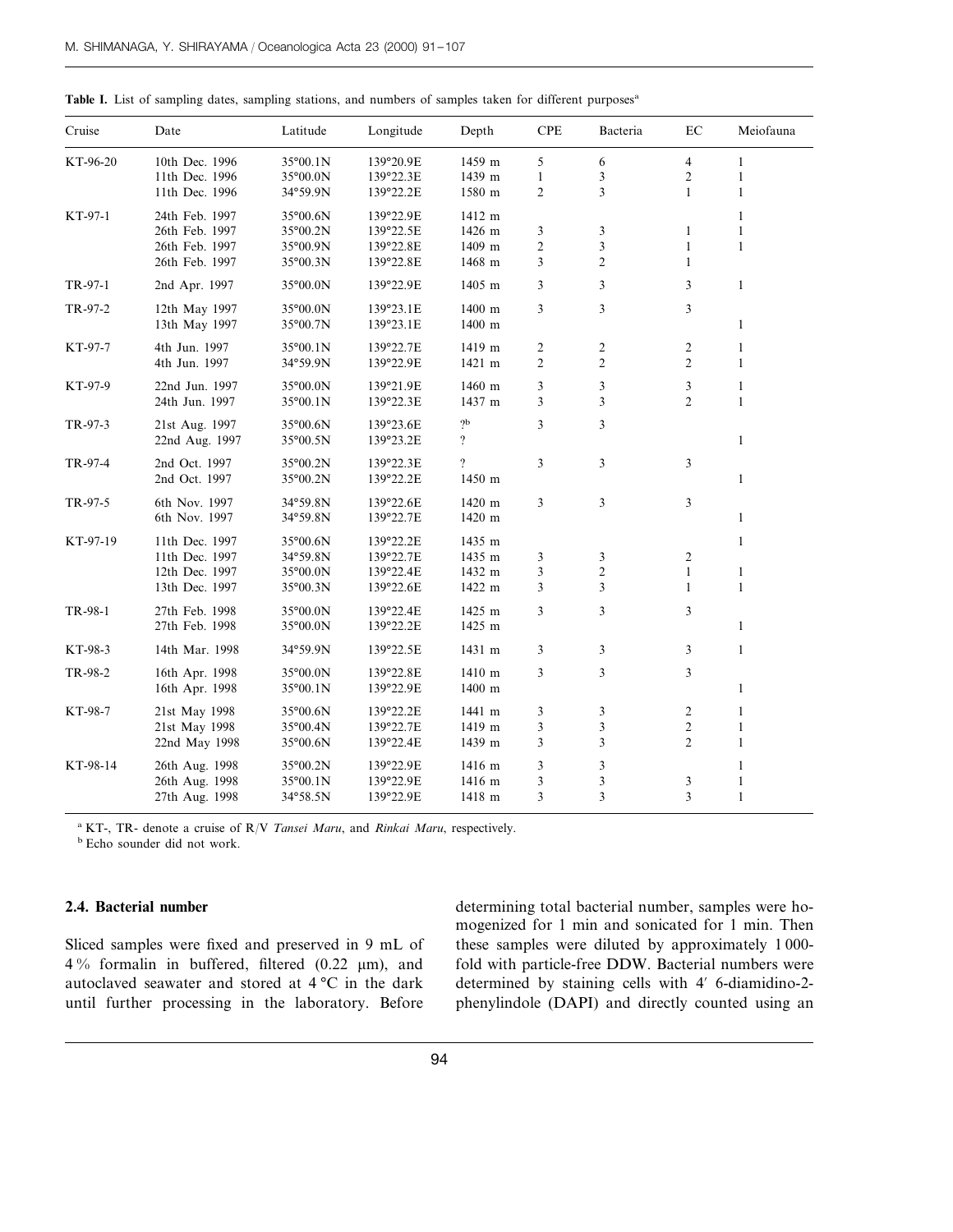epifluorescence microscopy as described by Porter and Feig [38]. Counting was carried out on at least twenty fields for each sample. All processes were done within three weeks of sample collection.

## **2.5. Adenylate Energy Charge**

The adenylate energy charge (EC) was chosen as a measure of the metabolic condition of organisms in the sediment. The adenylate energy charge represents the energy available for metabolism in a living cell [1]. It is calculated from the amounts of three adenylate nucleotides by the equation:

$$
EC = (ATP + 1/2ADP)/(ATP + ADP + AMP)
$$
 [2, 7]

Under conditions favourable for growth and active metabolism, the ratio is close to 1, i.e. all the adenylates are in the form of ATP. In this study, the sediment for analysis of total adenylates was sampled using a syringe with the end cut off. The syringe and sediment were immediately frozen using liquid N<sub>2</sub> and stored at  $-20$  °C on board the ship. Immediately after each cruise, the sediment was sliced at 1-cm intervals and immersed in glycinebuffer to extract the total adenylates  $(ATP +$  $ADP+AMP$ ). Total adenylates were measured following the procedure described by Greiser and Faubel [20].

## **2.6. Meiofauna**

Cores for analyzing meiofauna were sliced horizontally into  $0-0.25$ ,  $0.25-0.5$ ,  $0.5-0.75$ ,  $0.75-1$ ,  $1-2$ ,  $2-3$ ,  $3-4$ , and  $4-5$ -cm layers to study their vertical distribution. The sliced sediment samples were fixed immediately and preserved separately in 5 % neutralized seawater formalin. Rose Bengal (0.5 g·L<sup>−</sup><sup>1</sup> ) was added to this solution to stain the samples. In the laboratory, the fixed sediments were wet-sieved using six mesh sizes: 1.0, 0.5, 0.25, 0.125, 0.063, and 0.031 mm. The samples retained were transferred into flatbottomed petri dishes, and the organisms stained by Rose Bengal were sorted, classified and counted under a binocular stereoscopic microscope. Meiofaunal numbers were converted into the biomass (AFDW) using the method of Shirayama [41]. The value of 0.4 was used to calculate carbon weight from AFDW (see [11]). Median sizes of meiofauna were calculated as 50 % intercept of the cumulative curves of meiobenthic weight against mesh size (phi unit, i.e.  $-\log_2$  mm) [41].

## **2.7. Analysis of data**

For each parameter, we investigated differences between months by one-way ANOVA (at  $\alpha = 0.05$ ) level). Prior to the analysis of variance, all data were transformed by  $log_{10} (x+1)$  to reduce the heterogeneity and the assumption of homogeneity of variances was checked using Bartlett's test. Because this test revealed heterogeneity of variances for CPE amount and bacterial numbers  $(P < 0.05)$ , we gave up using parametric test for these parameters, and non-parametric one i.e. the Kruskal-Wallis test was used to test the presence of seasonal variation of each parameter [53]. For analyses of meiofauna, we used only seven data that have replicates (see *table I*). For those taxa that were found only from the surface layer of the sediment, data from subsurface  $(> 2$  cm) layers were disregarded. In cases where significant differences were detected by ANOVA, multiple comparisons of density estimates were carried out by the SNK test [53].

## 3. RESULTS

## **3.1. CPE in the sediment**

Chloroplastic pigment equivalents (CPE) were detectable in the top 9-cm layer of the sediment throughout the study period. Concentrations did not decrease drastically with depth in the sediment (*figure* <sup>2</sup>). However, in May 1997, April and May 1998, the CPE amount was high especially in the top 2 cm of the sediment. Below 2 cm, CPE value was constant throughout the year. The Kruskal-Wallis tests demonstrated that significant temporal changes of the CPE amount existed in all sediment layers down to 9 cm depth, and the sum of the top 5 cm of sediment (*figure* 2). The mean  $(+)$  standard deviation) of the integrated CPE amount within the top 5 cm of sediment was  $79 \pm 13$  µg·cm<sup>-2</sup> during the study period (*table II*).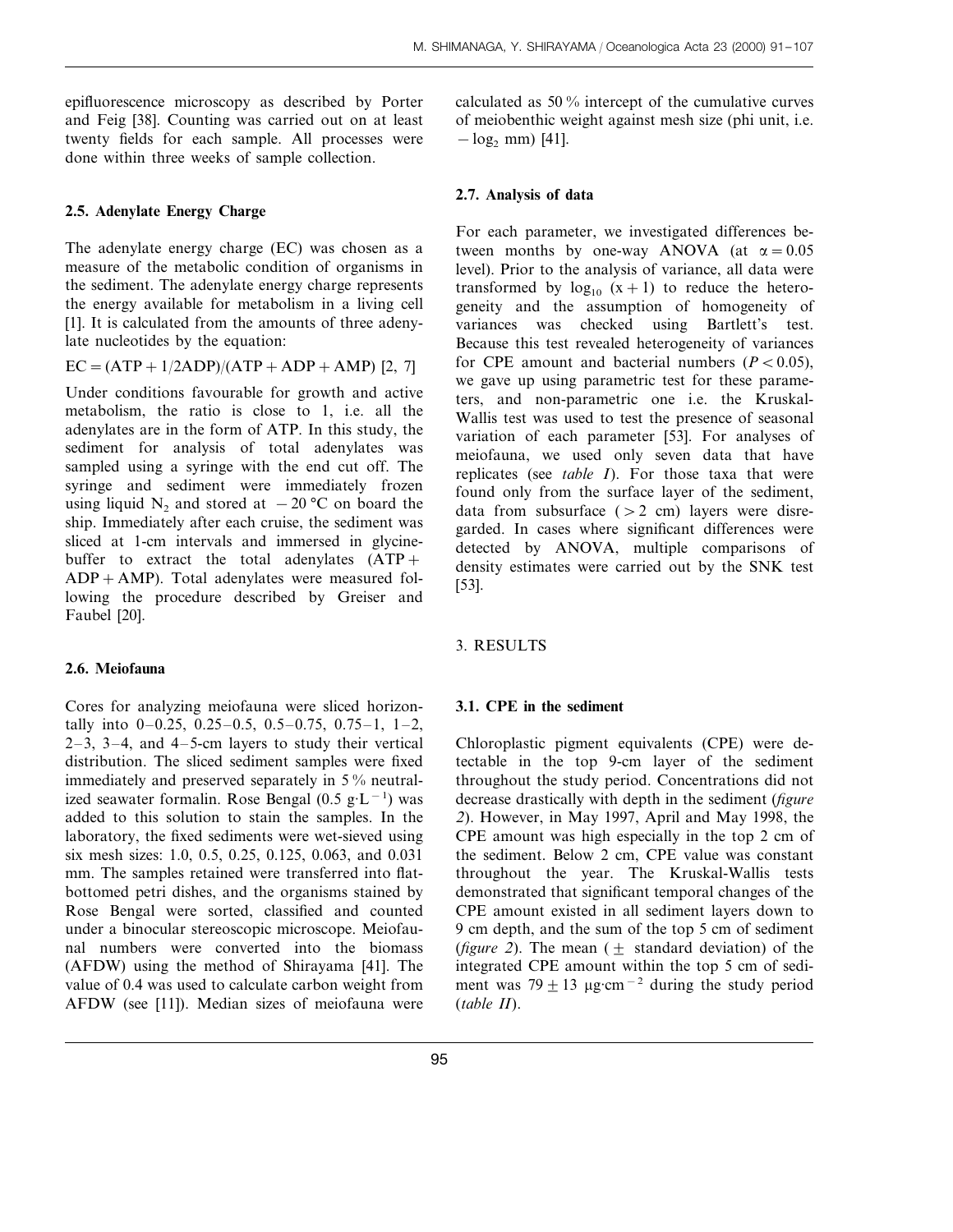

Figure 2. Seasonal change of CPE concentration in the sediment. Dots, and bars denote the average, the standard deviation, respectively.  $* P < 0.05$  denotes that the Kruskal-Wallis test detected significant difference.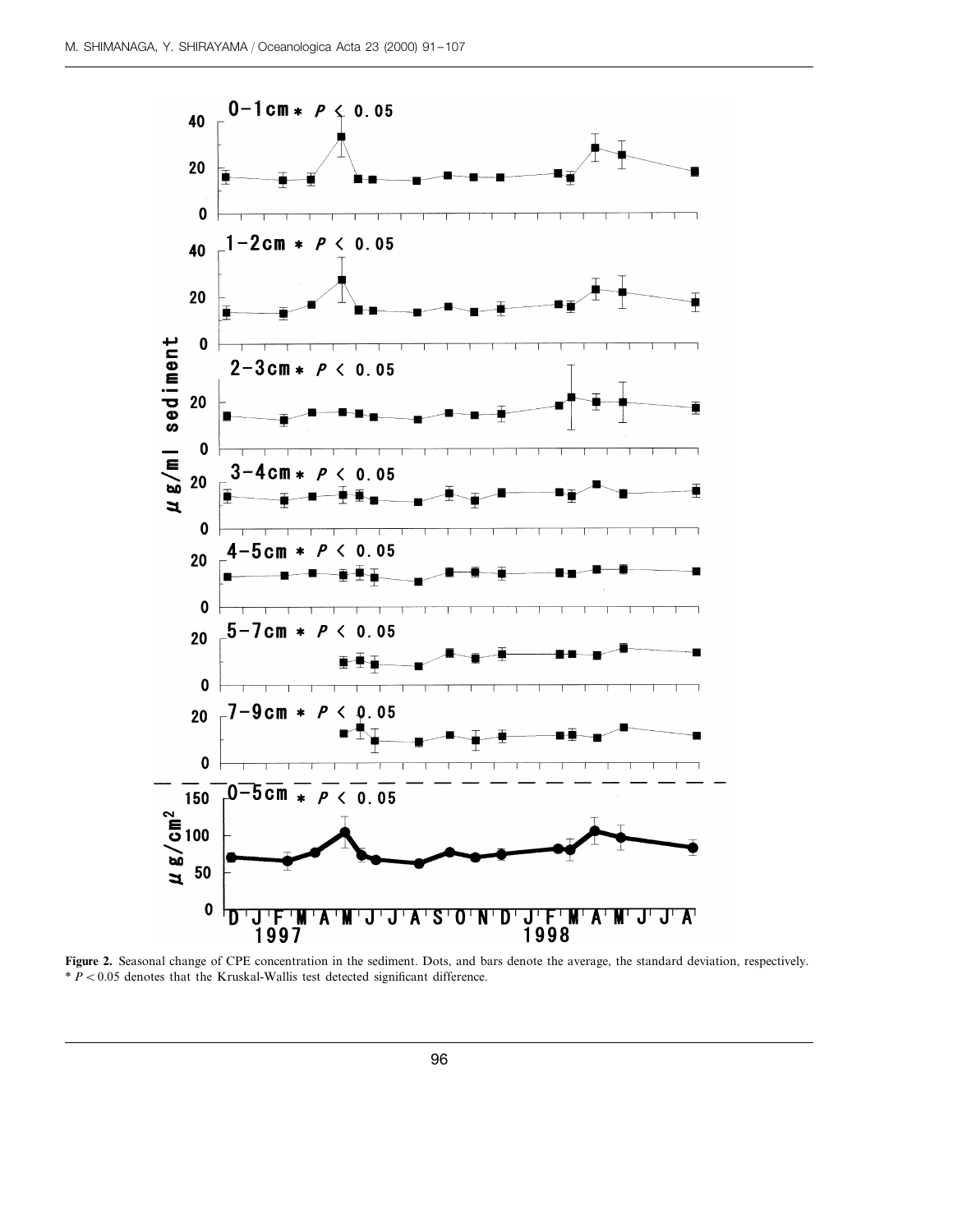

**Figure 3.** Seasonal change of bacterial abundance in the sediment. Dots, and bars denote the average, the standard deviation, respectively.  $* P < 0.05$  denotes that the Kruskal-Wallis test detected significant difference.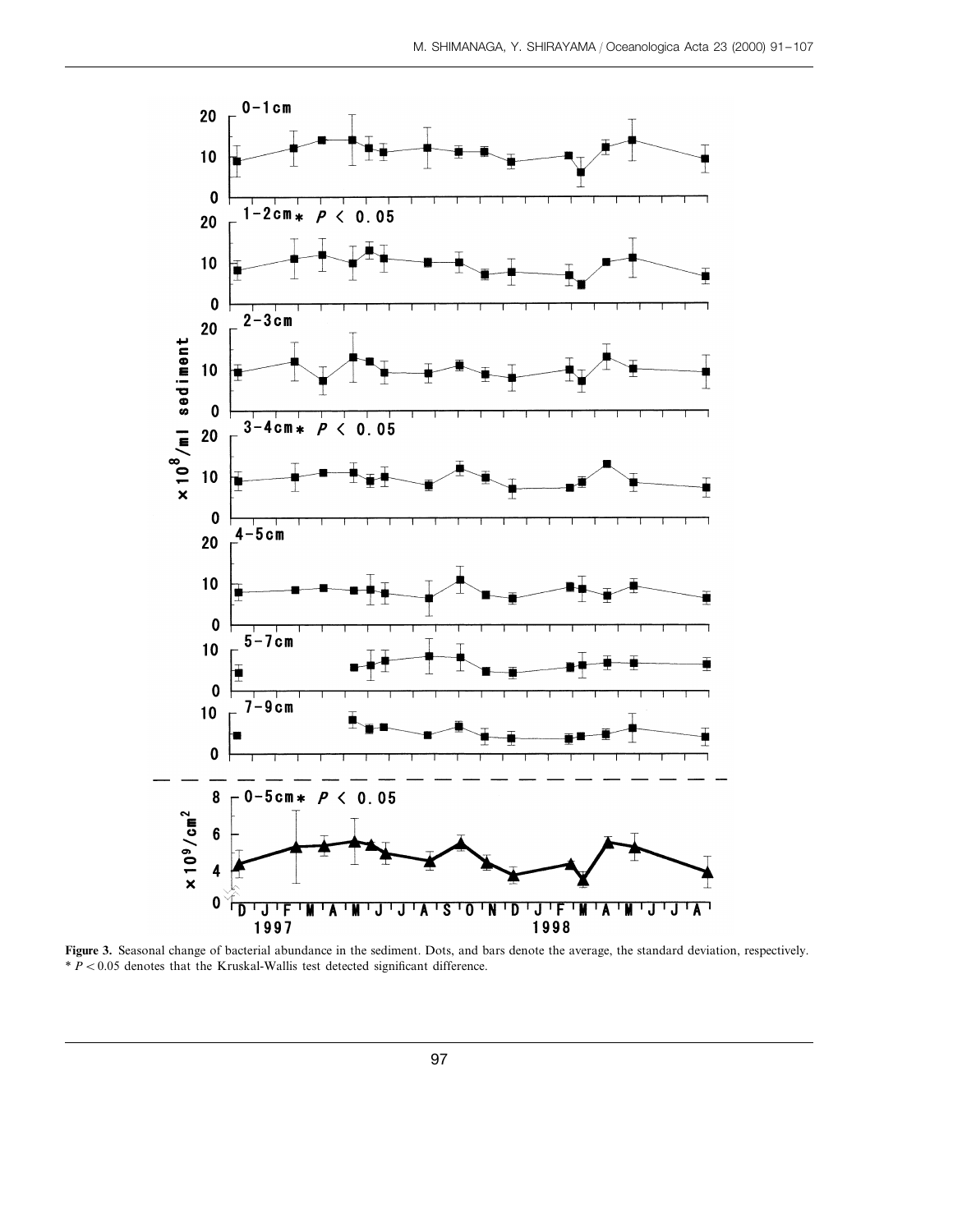## **3.2. Bacterial numbers**

The density of bacteria decreased with depth into the sediment (*figure* 3). This trend, however, was not so distinct that the number of bacteria in the 7–9 cm layer of the sediment was usually about a half of the figure in the topmost 1 cm layer. The abundance of bacteria in the sediment tended to decrease in the winter. For this parameter, again, Kruskal-Wallis tests detected significant temporal changes in the  $1-2$ cm and 3–4 cm layer of the sediment as well as the integrated value of the top 5-cm layer.

## **3.3. EC**

The EC values did not show distinct temporal or vertical changes and stayed at a low level (about 0.5) at this site throughout the study period (*figure* <sup>4</sup>). Because the Bartlett's test confirmed the homogeneity of variances among EC data, we applied one-way ANOVA ( $\alpha$  = 0.05) to the data. However, it did not detect significant difference in any layer of sediment.

# **3.4. Seasonal change in the abundance, biomass and median size of meiofauna**

The abundance of meiofauna decreased with depth in the sediment throughout all seasons. The trend was more drastic than in the case of bacteria (*figure* <sup>5</sup>), namely about 50 % of total meiofauna distributed within the top 1 cm of sediment throughout the years. The average and standard deviation of total metazoan meiofauna within the top 5 cm of sediment was  $1044 \pm 362$  individuals/10 cm<sup>2</sup> during the study period (*table II*). Nematodes were always the most abundant metazoan taxon throughout the year accounting for 65 % of all metazoan meiofauna on average. Copepods  $(14\%)$  and Nauplii  $(13\%)$  were also abundant. Polychaeta (2.4 %), Kinorhyncha  $(1.4\%)$ , and Ostracoda  $(1.3\%)$  also were found frequently. These six meiofaunal groups comprised 97 % of whole metazoan meiofauna in the present study (*table III*). The abundance of these meiofaunal groups decreased with depth in the sediment throughout the years. In the case of nematodes, this trend was weaker than those of the other groups.

**Table II.** Chemical composition, bacterial numbers, activities and meiofaunal abundance/biomass in sediment samples<sup>a</sup>

|      | Year Month           | <b>CPE</b><br>$(\mu$ g/cm <sup>2</sup> ) |                   | Bacterial number<br>$(\times 10^9 \text{ cells/cm}^2)$ |       | $EC(0-5 cm)$ | Metazan meiofauna $(0-5$ cm)<br>Abundance ( $ind./10cm^2$ ) |                                      | Biomass $(gC/m^2)$                   |      |
|------|----------------------|------------------------------------------|-------------------|--------------------------------------------------------|-------|--------------|-------------------------------------------------------------|--------------------------------------|--------------------------------------|------|
|      |                      | $0-5$ cm                                 | $5-9$ cm          | $0-5$ cm $5-9$ cm                                      |       |              |                                                             | $(0.03-0.5$ mm $)$ $(0.5-1.0$ mm $)$ | $(0.03-0.5$ mm $)$ $(0.5-1.0$ mm $)$ |      |
| 1996 | December             | 71                                       | n.d. <sup>b</sup> | 4.4                                                    | 1.8   | 0.47         | 809                                                         |                                      | 0.18                                 | 0.06 |
| 1997 | February             | 66                                       | n.d.?             | 5.3                                                    | n.d.? | 0.35         | 942                                                         |                                      | 0.17                                 | 0.05 |
|      | April                | 77                                       | n.d.?             | 5.4                                                    | n.d.? | 0.49         | 1636                                                        | 14                                   | 0.21                                 | 0.13 |
|      | May                  | 104                                      | 45                | 5.6                                                    | 2.8   | 0.35         | 1633                                                        | 11                                   | 0.28                                 | 0.08 |
|      | Junel                | 73                                       | 52                | 5.4                                                    | 2.5   | 0.35         | 848                                                         |                                      | 0.15                                 | 0.06 |
|      | June <sub>2</sub>    | 67                                       | 37                | 5.0                                                    | 2.8   | 0.40         | 1442                                                        | 9                                    | 0.30                                 | 0.08 |
|      | August               | 62                                       | 34                | 4.5                                                    | 2.6   | n.d.?        | 1073                                                        | $\overline{c}$                       | 0.12                                 | 0.02 |
|      | October              | 77                                       | 51                | 5.5                                                    | 3.0   | 0.49         | 849                                                         | 3                                    | 0.16                                 | 0.04 |
|      | November             | 70                                       | 42                | 4.4                                                    | 1.8   | 0.40         | 502                                                         | 4                                    | 0.11                                 | 0.06 |
|      | December             | 74                                       | 49                | 3.7                                                    | 1.6   | 0.51         | 889                                                         | $\overline{4}$                       | 0.19                                 | 0.05 |
| 1998 | February             | 82                                       | 49                | 4.4                                                    | 1.9   | 0.47         | 636                                                         |                                      | 0.15                                 | 0.02 |
|      | March                | 80                                       | 50                | 3.5                                                    | 2.1   | 0.51         | 871                                                         | 5                                    | 0.20                                 | 0.09 |
|      | April                | 106                                      | 46                | 5.5                                                    | 2.3   | 0.46         | 1534                                                        | 5                                    | 0.26                                 | 0.07 |
|      | May                  | 97                                       | 61                | 5.3                                                    | 2.6   | 0.33         | 1087                                                        | $\overline{c}$                       | 0.17                                 | 0.02 |
|      | August               | 83                                       | 50                | 3.9                                                    | 2.1   | 0.37         | 826                                                         | 4                                    | 0.20                                 | 0.06 |
|      | Average <sup>c</sup> | 79                                       | 47                | 4.8                                                    | 2.3   | 0.42         | 1038                                                        | 5.3                                  | 0.19                                 | 0.06 |

<sup>a</sup> Each values denote aveage of samples for each parameter 0–5 cm, 5–9 cm denote samples integrated from 0 to 5 cm, 5 to 9 cm, respectively.

**b** Not determined.

 $\textdegree$  Average values throughout the sampling period (N = 15).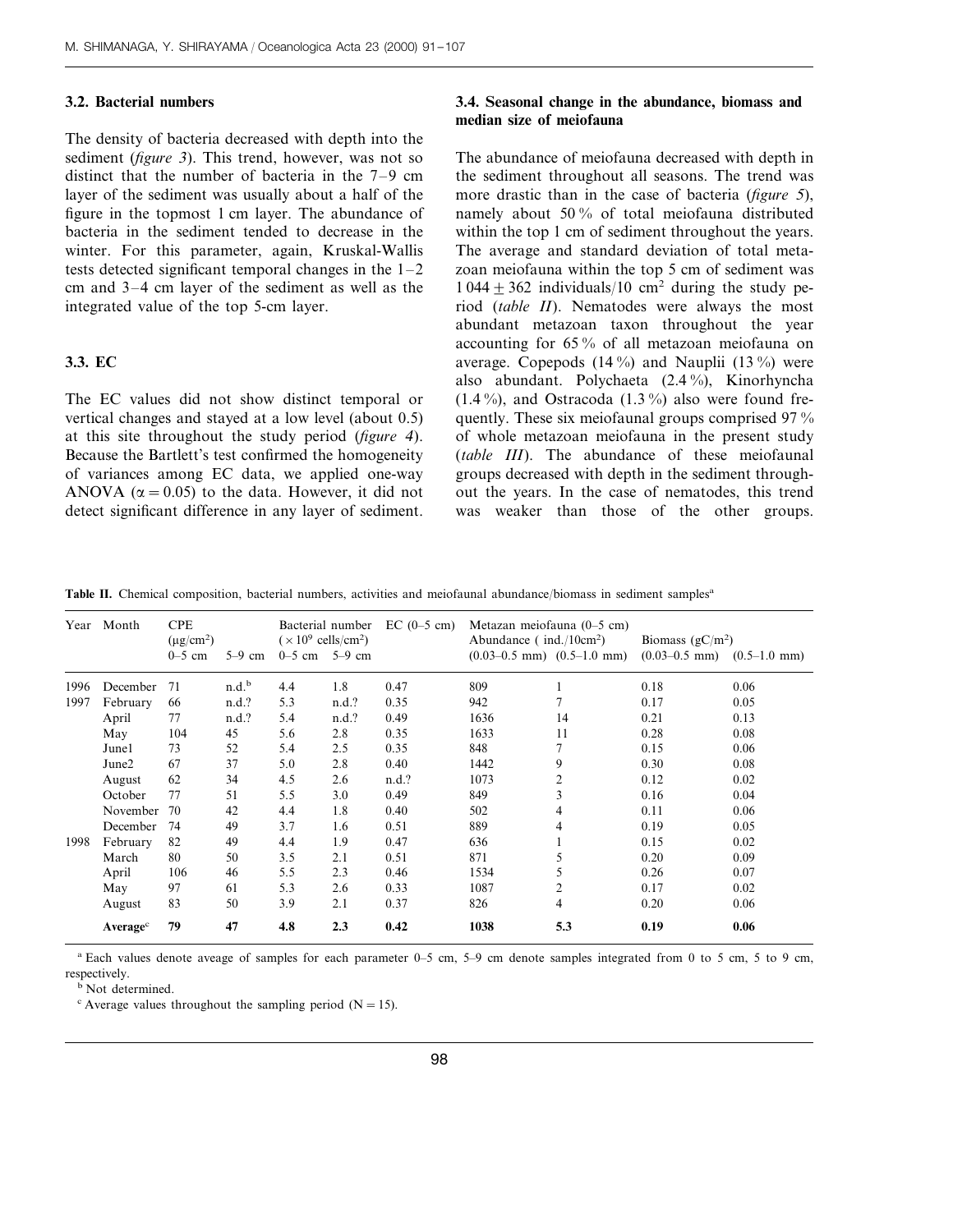

**Figure 4.** Seasonal change of EC in the sediment. Dots and bars denote the average and the standard deviation, respectively.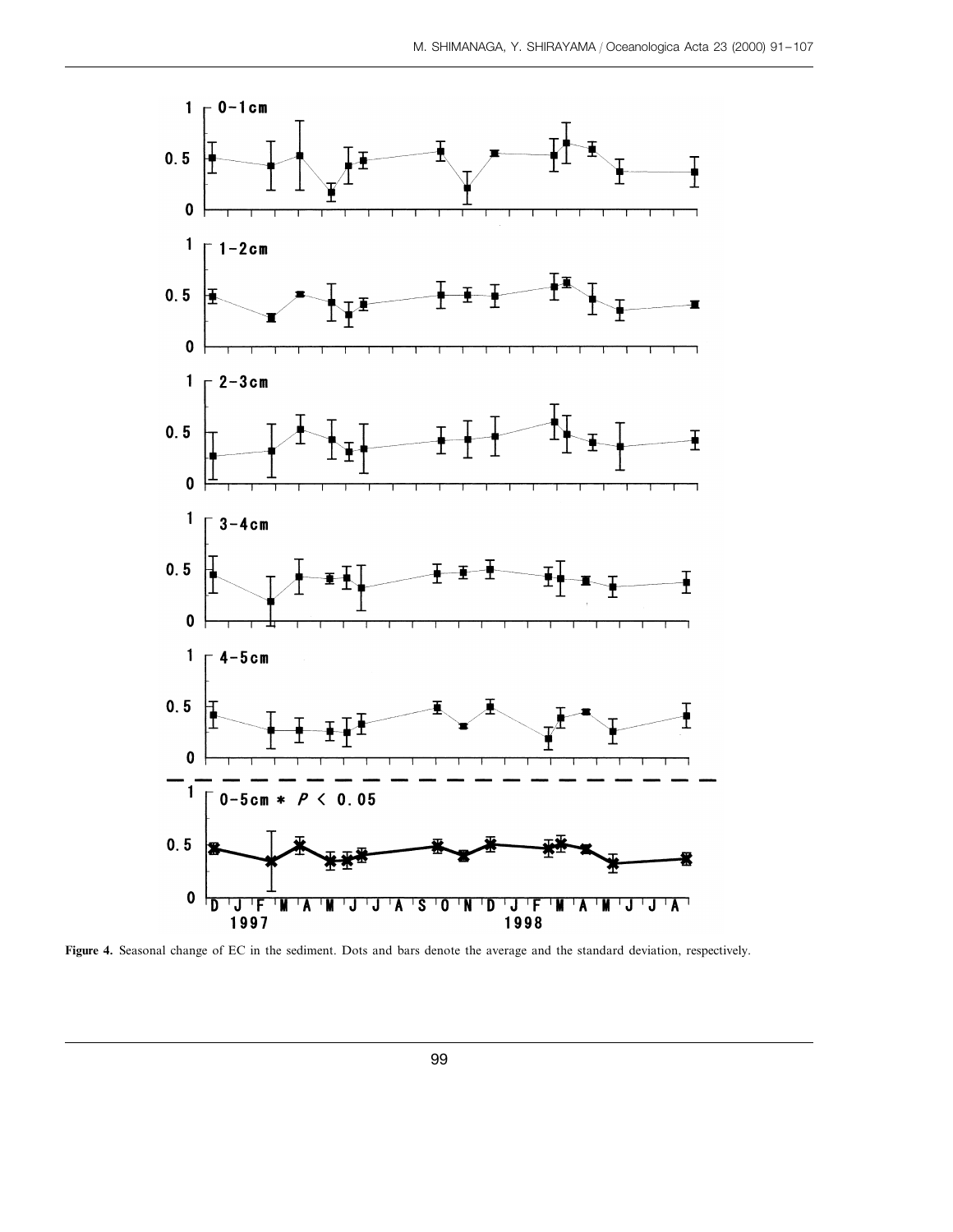

**Figure 5.** Vertical distribution of total meiofauna and nematodes in the sediment. Bars denote the standard deviation of total meiofauna.

Consequently, below 2 cm depth in the sediment as much as 85 % of total meiofaunal individuals were occupied by nematodes throughout all seasons (*figure* <sup>5</sup>).

The density of total meiofauna and nematodes within the top 5 cm of the sediment showed weak seasonal fluctuation in both 1997 and 1998. The peaks of abundance of these parameters synchronized with the periods when CPE concentration increased in the sediment (*figure* 6). One-way ANOVA, however, did not confirm the presence of temporal fluctuation for these parameters.

The mean abundance of copepods (adults plus copepodites) fluctuated from season to season, but the pattern did not seem to be seasonal (*figure* 6). Oneway ANOVA did not detect significant temporal change of abundance for this group of animals. The results were the same for the abundance of polychaetes, kinorhynchs and ostracodes (*table IV*).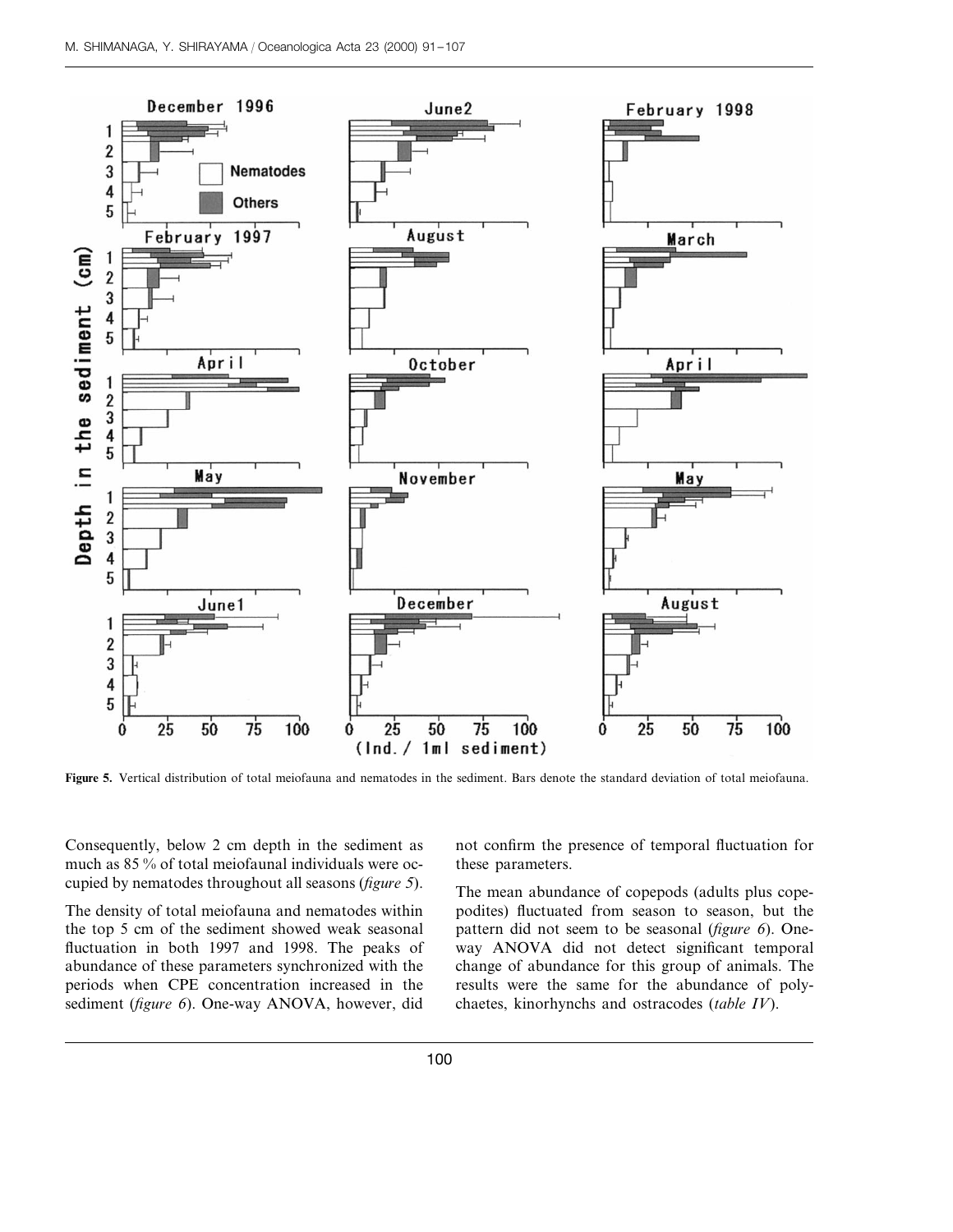For the numbers of nauplii, on the other hand, significant difference could be detected by one-way ANOVA in the density of  $0.25-0.50$  cm and  $0.75-1.0$ cm layers, and integrated number of individuals within the top 5 cm of the sediment (*table IV*). The SNK test, however, led to an ambiguous interpretation that integrated numbers in late June 1997 and December 1996 were larger than those in early June 1997 (*table V*). The results for biomass were basically the same as for the abundance.

Median size of total meiofauna and nematodes were constant throughout the years (*figure* <sup>7</sup>). For copepods, on the other hand, multiple comparisons detected significant difference in the median size between May 1998 and early 1997 (*table V*).

### 4. DISCUSSION

#### **4.1. Food supply to the deep-sea floor**

There was significant temporal change in the amount of CPE in the sediment at our study site. The concentration was maximum in spring (April or May) in both years. When the concentration of CPE was high, the fluffy layer was found on the surface of the sediment. However, CPE was detectable in the sediment throughout the year though chloroplastic pigments are known to decay for some ten days in oxic sediments [35]. These observations suggest that the supply of organic matter to our site is continuous, though it increases in the spring. A sediment trap set 350 m above the bottom and near the sampling site (34° 58.5 N, 139° 20.9 E, depth 1 544 m), collected particulate organic matter constantly, and detected the increase of CPE concentration in the particles from March to April in both 1997 and 1998 (Nakatsuka, pers. comm.). This observation coincides with the pattern of CPE concentrations in the sediment, suggesting that organic matter sinking at 1 200 m depth reaches the sea floor (1 450 m) in a short time.

Noriki et al. [30] showed that lithogenic particles are transported from the mouth of Tokyo Bay to the open ocean (see *figure* 1). Their data suggest that lateral advection of organic matter through the horizontal transport should also be important at our site. Due to this constant horizontal supply, the fluctuation of vertical organic matter flux to our study site was not distinct enough to show a sharp peak in CPE values of the sediment. A similar weak increase of chlorophyll *a* concentration also was observed in the eastern North Pacific [43].

Table III. Temporal change of mean number per 10 cm<sup>2</sup> and standard deviation of major meiofaunal taxa/groups within the top 5 cm of sediment

|      |                      | Nematodes     | Copepods   | Nauplii      | Polychaetes | Kinorhynchs  | Ostracods    | Others      |
|------|----------------------|---------------|------------|--------------|-------------|--------------|--------------|-------------|
| 1996 | December             | $443 \pm 74$  | $144 + 32$ | $153 + 28$   | $23 + 6$    | $9 + 5$      | $15 + 3$     | $25 \pm 23$ |
| 1997 | February             | $599 + 289$   | $146 + 7$  | $123 + 44$   | $20 + 9$    | $10 + 6$     | $20 \pm 7$   | $31 \pm 21$ |
|      | April                | 1359          | 112        | 102          | 15          | 11           | 6            | 46          |
|      | May                  | 1067          | 177        | 186          | 31          | 31           | 13           | 139         |
|      | Junel                | $651 + 48$    | $94 + 32$  | $71 + 1$     | $18 \pm 4$  | $9 \pm 7$    | $7 + 2$      | $5\pm0$     |
|      | June2                | $945 + 305$   | $194 + 3$  | $200 + 24$   | $30 + 7$    | $22 \pm 4$   | $17 + 2$     | $42 \pm 11$ |
|      | August               | 829           | 68         | 131          | 22          | 4            | 6            | 16          |
|      | October              | 504           | 139        | 146          | 26          | 17           | 9            | 10          |
|      | November             | 357           | 59         | 59           | 12          | 11           | 3            | 5           |
|      | December             | $510 \pm 233$ | $173 + 50$ | $134 + 26$   | $23 + 7$    | $21 \pm 12$  | $20 \pm 13$  | $13 \pm 14$ |
| 1998 | February             | 316           | 158        | 100          | 27          |              | 12           | 16          |
|      | March                | 496           | 176        | 122          | 26          | 16           | 11           | 30          |
|      | April                | 1006          | 160        | 238          | 18          | 32           | 22           | 64          |
|      | May                  | $767 + 161$   | $120 + 19$ | $129 + 28$   | $23 + 7$    | $18 + 5$     | $17 + 2$     | $14 \pm 6$  |
|      | August               | $489 + 68$    | $163 + 60$ | $108 + 26$   | $23 \pm 6$  | $8 \pm 7$    | $11 \pm 6$   | $27 \pm 18$ |
|      | Average <sup>a</sup> | $689 + 298$   | $139 + 41$ | $134 \pm 47$ | $23 + 5$    | $15 \pm 8.4$ | $13 \pm 5.7$ | $32 \pm 34$ |

<sup>a</sup> Average values throughout the sampling period ( $N=15$ ).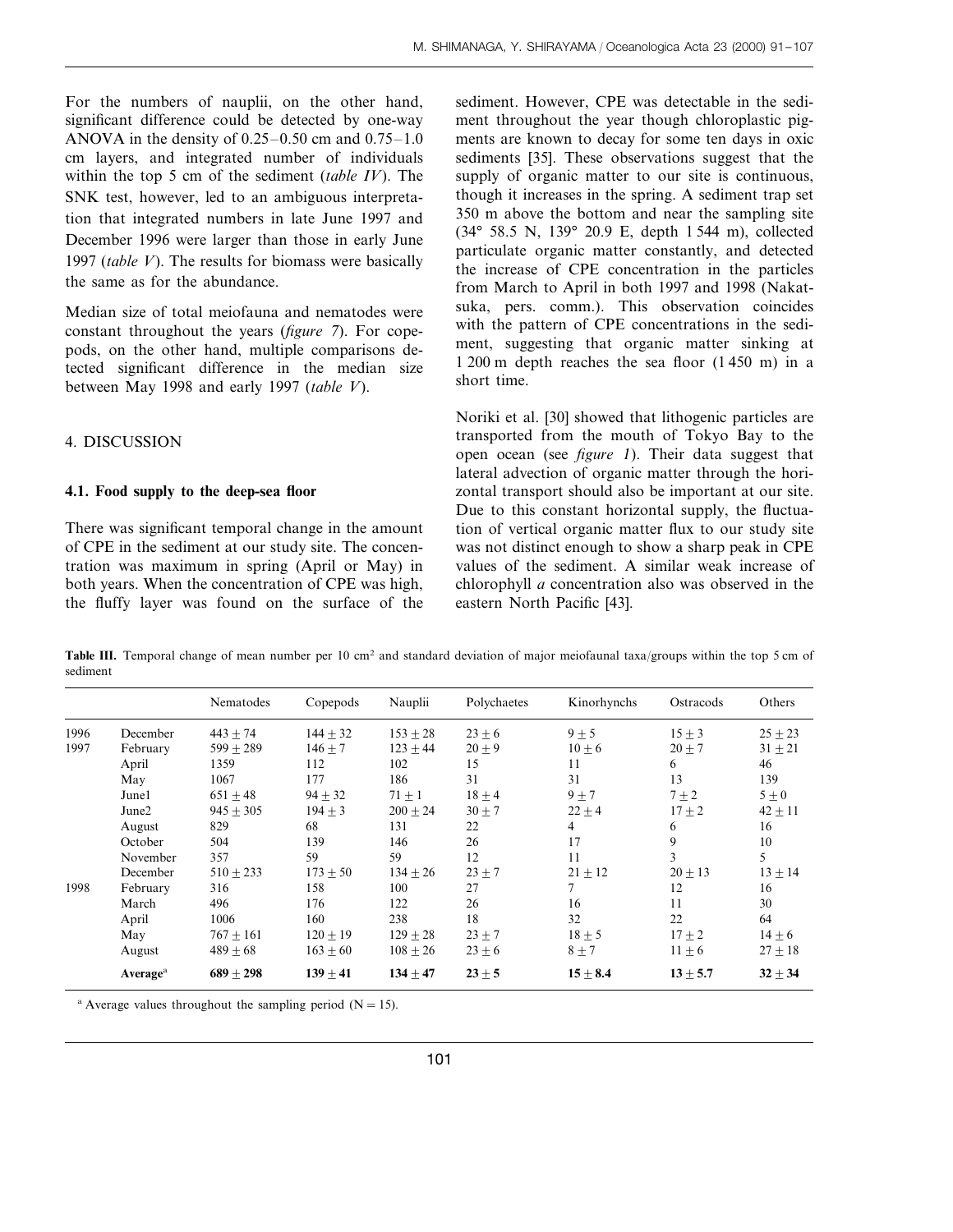

**Figure 6.** Seasonal change of integrated abundance of main meiofaunal groups in the top 5 cm sediment. Dots and bars denote the average and the standard deviation, respectively.

Table IV. The results of One-way ANOVA on meiofaunal abundance and biomass (*P* values)<sup>a</sup>

|                     |       | Abundance |          |         |             |                   |           |       |
|---------------------|-------|-----------|----------|---------|-------------|-------------------|-----------|-------|
|                     | Total | Nematodes | Copepods | Nauplii | Polychaetes | Kinorhynchs       | Ostracods | Total |
| $0 - 0.25$ cm       | 0.141 | 0.115     | 0.172    | 0.211   | 0.342       | 0.410             | 0.464     | 0.345 |
| $0.25 - 0.50$ cm    | 0.54  | 0.106     | 0.079    | 0.020   | 0.242       | 0.070             | 0.122     | 0.066 |
| $0.50 - 0.75$ cm    | 0.723 | 0.212     | 0.106    | 0.358   | 0.476       | 0.939             | 0.507     | 0.085 |
| $0.75 - 1$ cm       | 0.177 | 0.135     | 0.174    | 0.030   | 0.675       | 0.641             | 0.275     | 0.130 |
| $1-2$ cm            | 0.282 | 0.215     | 0.466    | 0.504   | 0.178       | 0.467             | 0.636     | 0.456 |
| $2-3$ cm            | 0.253 | 0.39      | 0.124    | 0.221   | 0.667       | n.d. <sup>b</sup> | n.d.      | 0.065 |
| $3-4$ cm            | 0.099 | 0.147     | 0.119    | 0.148   | 0.188       | n.d.              | n.d.      | 0.005 |
| $4-5$ cm            | 0.267 | 0.388     | 0.390    | 0.311   | 0.379       | n.d.              | n.d.      | 0.135 |
| $0-5$ cm integrated | 0.202 | 0.092     | 0.083    | 0.017   | 0.851       | 0.152             | 0.225     | 0.156 |

<sup>a</sup> Values bolded denote significant difference at alpha =  $0.05$ .

<sup>b</sup> Not determined.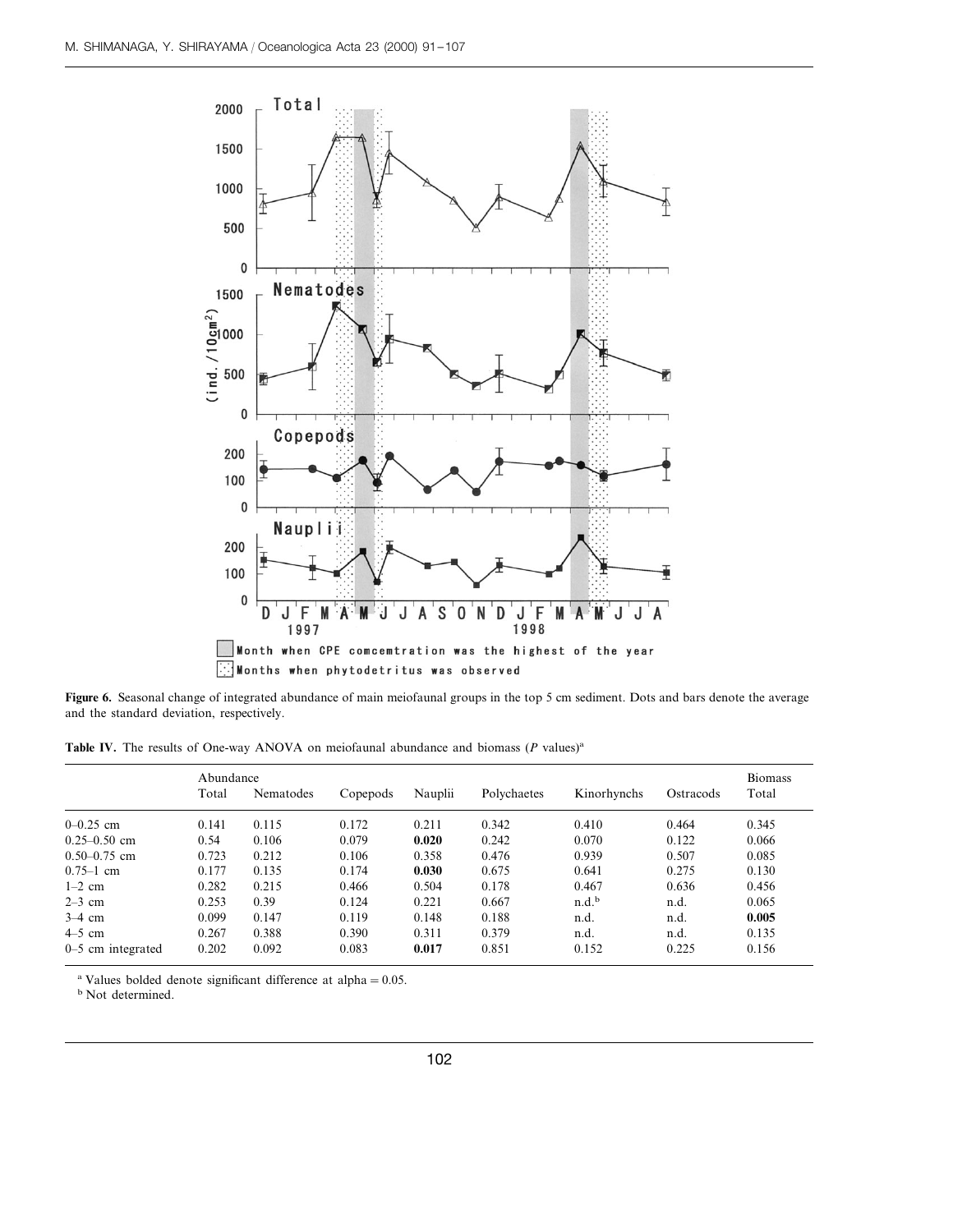The vertical distribution of CPE did not show a drastic decline with depth in the sediment. This result is different from observations made in the Porcupine Seabight and Goban Spur where CPE concentration decreased downward into the sediment [32, 35]. In the Norwegian continental margin, Graf [19] suggested faecal pellets from the water column were incorporated in the sediment at a very rapid rate  $(>1)$ cm·d−<sup>1</sup> ) due to the unidirectional transport of food particles into the burrow of the sipunculans *Nephasoma* sp. At our study site, tubes of polychaetes were very abundant  $(1.9 \times 10^2 - 3.4 \times 10^3 \text{ tubes/m}^2 \text{ in}$ December 1997). The bioturbation activity of these polychaetes may play the same role as that of the sipunculans on the Norwegian continental margin.

## **4.2. Benthic response to the sedimentation of organic matter**

Despite the decrease in the abundance of bacteria in winter, a clear seasonal pattern was not noticeable. Our result is different from the pattern at BIO-TRANS site [28, 33, 34, 47] and off the bathyal Norwegian continental margin [19] where drastic sea-

Table V. SNK a posteriori test (min to max) on time series data of meiofauna<sup>a</sup>

| <b>Abundance of Nauplii</b><br>$0.25 - 0.50$ cm | 9706a | 9808  | 9712  | 9702  | 9805 | 9612  | 9706b |
|-------------------------------------------------|-------|-------|-------|-------|------|-------|-------|
| $0.75 - 1.0$ cm                                 | 9805  | 9706a | 9712  | 9706b | 9808 | 9612  | 9702  |
| 0–5cm integrated                                | 9706a | 9808  | 9702  | 9805  | 9712 | 9612  | 9706b |
| Median size of copepods                         | 9805  | 9702  | 9706b | 9712  | 9612 | 9808  | 9706a |
| Biomass of total meiofauna<br>$3-4cm$           | 9805  | 9702  | 9612  | 9712  | 9808 | 9706b | 9706a |

<sup>a</sup> Values from dates (first two figures, and the last figures denote year, and month respectively). With common underline are not significantly different. 9706a, 9706b denote earlier June in 1997 (KT-97-7), and later June in 1997 (KT-97-9), respectively.



**Figure 7.** Seasonal change in median sizes of total meiofauna, nematodes, and copepods.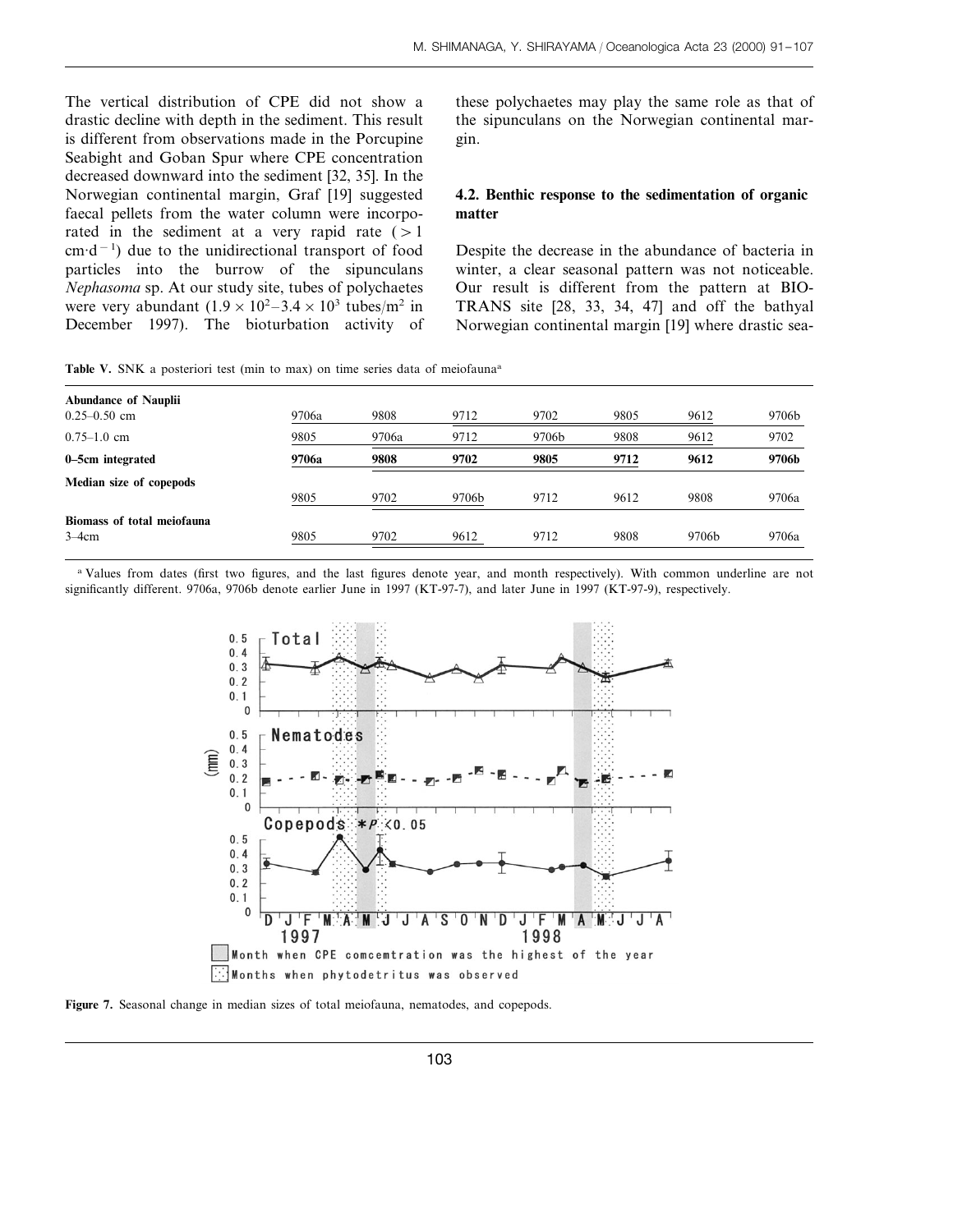sonal fluctuations of chlorophyll *a* or CPE concentration in the sediment and clear response of benthic organisms to the sedimentation were observed. On the shelf and on the upper slope of the Goban Spur, the fluctuation of CPE values was moderate, namely those in May/June were 2–2.5 times higher than in April. In the case of SSCB (Small Size Class Biomass), the lowest figure in September was 30– 50 % lower than that in May/June [35]. In contrast to these sites, CPE values of our site were more stable as well as higher. This result suggests that the organicmatter necessary for the growth of bacteria is present constantly in the sediment of our site. Without the 'starvation period' in our site, the bacteria showed only a moderate change in abundance. The values of EC observed at our site were similar to those observed at other deep-sea sites [44]. Therefore, though bacteria are not starved, metabolic activity of benthic organisms was considered to remain low throughout the study period.

Although the correlation between the abundance of meiofauna and the concentration of chlorophyll *a* and its derivatives in the deep-sea sediments is well known [3, 32, 36], much less is known about the dynamics of the meiofaunal communities. In particular, little is known about how they respond to the seasonally pulsed organic matter (phytodetritus) inputs. In sublittoral zones deeper than 30 m, there seems to be no clear evidence that metazoan meiofaunal biomass and abundance increase follow sedimentation events [13, 22]. For example, at the abyssal BIOTRANS station in the NW Atlantic (47 °N, 20°?W, 4 550 m depth), the abundance or biomass of the metazoan meio- and macrobenthos did not show seasonal change [34]. On the other hand, certain metazoan taxa, e.g. nematodes, harpacticoid copepods, and occasionally kinorhynchs, are known to respond to the input of phytodetritus [47]. In the NE Pacific (34°?50′ N, 123°?00′ W, 4100 m depth), Drazen et al. [10] also found that at an abyssal station, five dominant metazoan taxa (Nematoda, Polychaeta, Harpacticoida, Tanaidaca, and Isopoda) exhibited temporal increases in density after the disappearance of detrital aggregates from the sea bottom.

At our study site, the density of total metazoan meiofauna and some meiofaunal groups, especially nematodes, fluctuated in a similar pattern in both

1997 and 1998. Furthermore, the highest density was observed in the same periods as CPE concentration increased in the sediment (i.e. there was phytodetritus on the sediment). Statistical tests, however, did not confirm links between these two parameters. Although the statistically significant temporal fluctuation was found for nauplii, the duration of the fluctuation was much shorter than seasonal. Because nauplii are concentrated at the surface of the sediment (Shimanaga and Shirayama, unpublished data) in the present site, they are considered to be more susceptible to the disturbing event, such as benthic storms, like at the HEBBLE site [48].

In the present study, significant seasonal change was not found in any parameter of metazoan meiofauna at the higher taxonomic level. On the other hand, Ohga and Kitazato [31] found the shallow infaunal foraminiferans increased seasonally, and the deep infaunal species showed less pronounced seasonal fluctuations in population size at the same station. In the Porcupine Seabight, foraminiferal density increased after the delivery of a phytodetrital pulse to the seafloor [16, 17], but metazoan abundance and biomass did not [18]. Gooday et al. [18] considered that metazoans failed to exploit and utilize phytodetritus because they need more energy for egg production and their somatic growth is slower than foraminiferans. Complexities and differences in reproductive systems of metazoan species would be one of the reasons that total metazoan population did not change seasonally at our site.

The higher species diversity of metazoan meiofauna than foraminiferans is also noteworthy. In the case of foraminiferans, seven species were dominant and five of them declined in density in summer [25]. On the other hand, 21 species were found from 30 adult individuals of copepods (unpublished data), and it is unlikely that all these species will respond to the environmental change in the same manner.

Median sizes of total metazoan, nematodes, and copepods were constant throughout the years in Sagami Bay. These results are again different from those at BIOTRANS site, where the lengths and volumes of nematodes changed seasonally, corresponding to the trend of chlorophyll *a* concentration [45]. An intrinsic life cycle might be present in deep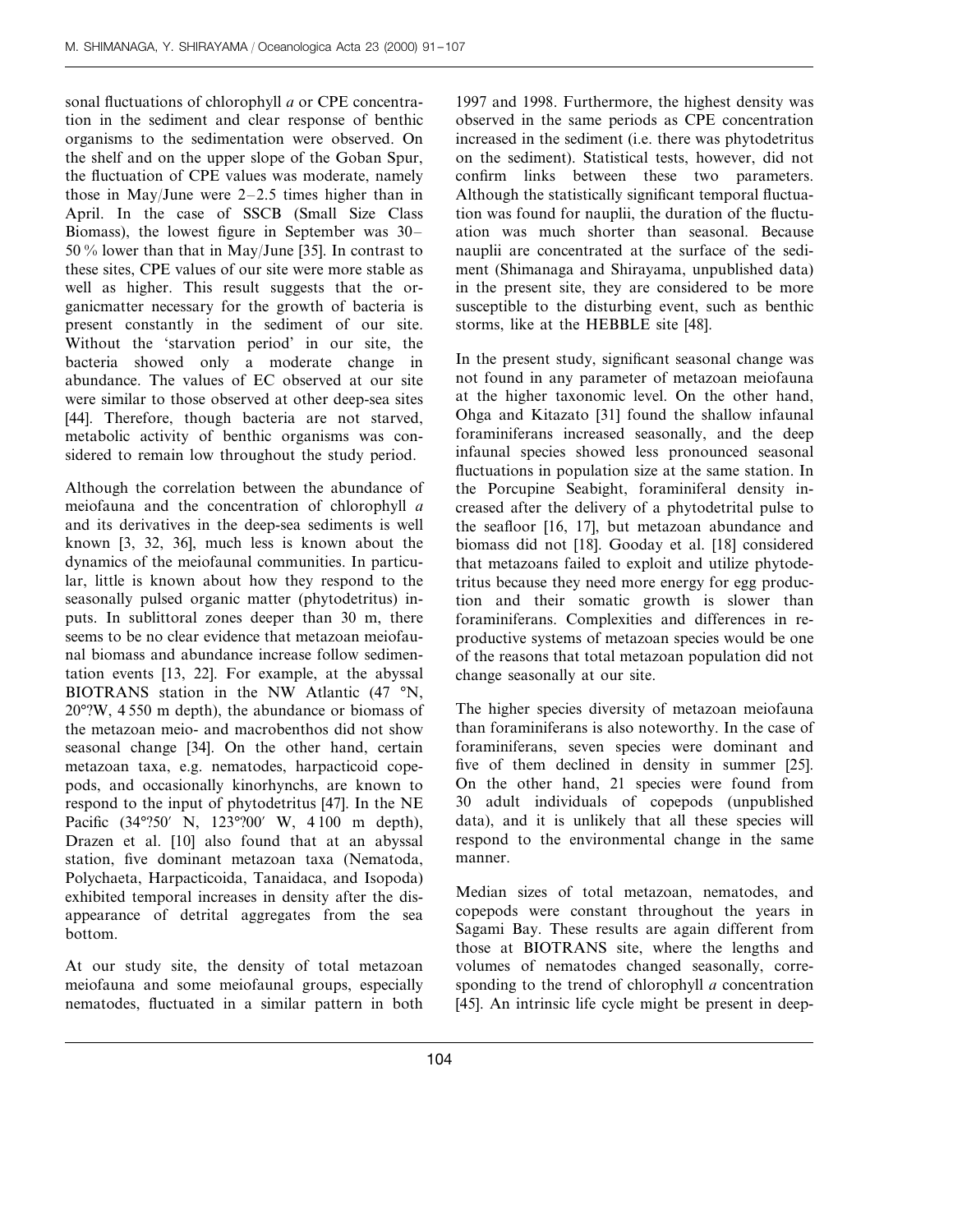sea nematodes to adapt to the seasonally varying food availability at the latter site [45]. At the present site, on the other hand, temporal change of food supply was not sharp enough to intrinsically synchronize the reproductive cycle of nematodes to the food availability.

Fleeger and Shirley [12] found that the reproductive cycles in the dominant harpacticoid species in Auke Bay (Alaska) were related to the spring bloom sedimentation event, although densities of individual species were poorly related to the sedimentation. To understand the seasonality of deep-sea meiofauna, therefore, detailed information, e.g. population dynamics and life history at the individual species level, is necessary.

#### **Acknowledgements**

The authors are most grateful to T. Toyofuku, A. Yamaoka, M. Tsuchiya, S. Fujiwara, T. Kosugi, K. Seki, T. Okamoto, S. Koide, M. Suzuki M. Tazume, H. Nomaki, the officers and crew members of the R.V. *Tansei*-*maru* of Ocean Research Institute, and the R.V. *Rinkai*-*maru* of Misaki Marine Biological Station, University of Tokyo, for their help in the field research. They also thank H. Kitazato, T. Nakatsuka, M. Morisawa, Y. Kato, Y. Okada, J. Kanda, R.M. Ross, T. Masuzawa, K. Suzuki, S. Ohta, K. Aioi, S. Kojima, E. Tsuchida, H. Yeh, H. Urakawa, and M. Nakaoka for their help and discussions throughout the study. They thank two anonymous reviewers for their valuable suggestions. This study was partially supported by grant-in-aid 08304032, 06454008, and 08558061, from the ministry of education, science, culture and sports, Japan, and the research grant donated by the Mitsubishi Heavy Industry to YS.

#### REFERENCES

- [1] Atkinson D.E., Adenine nucleotides as universal stoichiometric metabolic coupling agents, Adv. Enzyme Regul. 9 (1971) 207–219.
- [2] Atkinson D.E., Walton G.M., Adenosine triphosphate conservation in metabolic regulation - rat liver cleavage enzyme, J. Biol. Chem. 242 (1967) 3239–3241.
- [3] Alongi D.M., Pichon M., Bathyal meiobenthos of the western Coral Sea: distribution and abundance in relation to microbial standing stocks and environmental factors, Deep-Sea Res. 35 (1988) 491–503.
- [4] Barnett P.R.O., Watson J., Conelly D., A multiple corer for taking virtually undisturbed samples from shelf, bathyal and abyssal sediments, Oceanol. Acta 7 (1984) 399–408.
- [5] Beaulieu S.E., Smith K.L. Jr., Phytodetritus entering the benthic boundary layer and aggregated on the sea floor in the abyssal NE Pacific: macro- and microscopic composition, Deep-Sea. Res. II 45 (1998) 781–815.
- [6] Billett D.S.M., Lampitt R.S., Rice A.L., Montoura R.F.C., Seasonal sedimentation of phytoplankton to the deep-sea benthos, Nature 302 (1983) 520–522.
- [7] Bomsel J.L., Pradet A., Study of adenosine 5'-mono- di-, and triphosphates in plant tissues, IV. Regulation of the level of nucleotides, in vivo, by adenylate kinase; theoretical and experimental study, Biochim. Biophys. Acta 162 (1968) 230– 242.
- [8] Corliss B., Silva K.A., Rapid growth of deep-sea benthic foraminifera, Geology (1993) 991–994.
- [9] Deuser W.G., Ross E.H., Anderson R.F., Seasonality in the supply of sediment to the deep Sargasso Sea and implications for the rapid transfer of matter to the deep ocean, Deep-Sea Res. 28A (1981) 495–505.
- [10] Drazen J.C., Baldwin R.J., Smith K.L. Jr., Sediment community response to a temporally varying food supply at an abyssal station in the NE pacific, Deep-Sea. Res. II 45 (1998) 893–913.
- [11] Feller R.J., Warwick R.M., Energetics, in: Higgins R.P., Thiel H. (Eds.), Introduction to the study of Meiofauna, Smithsonian Institution Press, Washington, 1988, pp. 181–196.
- [12] Fleeger J.W., Shirley T.C., Meiofaunal responses to sedimentation from an Alaskan spring bloom, II. Harpacticoid population dynamics, Mar. Ecol. Prog. Ser. 57 (1990) 239–247.
- [13] Fleeger J.W., Shirley T.C., Ziemann D.A., Meiofaunal responses to sedimentation from an Alaskan spring bloom, I. Major taxa, Mar. Ecol. Prog. Ser. 59 (1989) 137–145.
- [14] Gooday A.J., A response by benthic Foraminifera to the deposition of phytodetritus in the deep sea, Nature 332 (1988) 70–73.
- [15] Gooday A.J., Xenophyopohores (Protista, Rhizopoa) in boxcore samples from the abyssal northeast Atlantic ocean (BIO-TRANS area): their taxonomy, morphology, and ecology, J. Foram. Res. 21 (1991) 197–212.
- [16] Gooday A.J., Lambshead P.J.D., Influence of seasonally deposited phytodetritus on benthic foraminiferal populations in the bathyal northeast Atlantic: the species reponse, Mar. Ecol. Prog. Ser. 58 (1989) 53–67.
- [17] Gooday A.J., Turley C.M., Responses by benthic organisms to inputs of organic material to the ocean floor: a review, Philos. Trans. Roy. Soc. Lond. A 331 (1990) 119–138.
- [18] Gooday A.J, Pfannkuche O., Lambshead P.J.D., An apparent lack of response by metazoan meiofauna to phytodetritus decomposition on the bathyal north-eastern Atlantic, J. Mar. Biol. Ass. UK 76 (1996) 297–310.
- [19] Graf G., Benthic-pelagic coupling in a deep-sea benthic community, Nature 341 (1989) 437–439.
- [20] Greiser N., Faubel A., Biotic Factors, in: Higgins R.P., Thiel H. (Eds.), Introduction to the study of Meiofauna, Smithsonian Institution Press, Washington, 1988, pp. 79–114.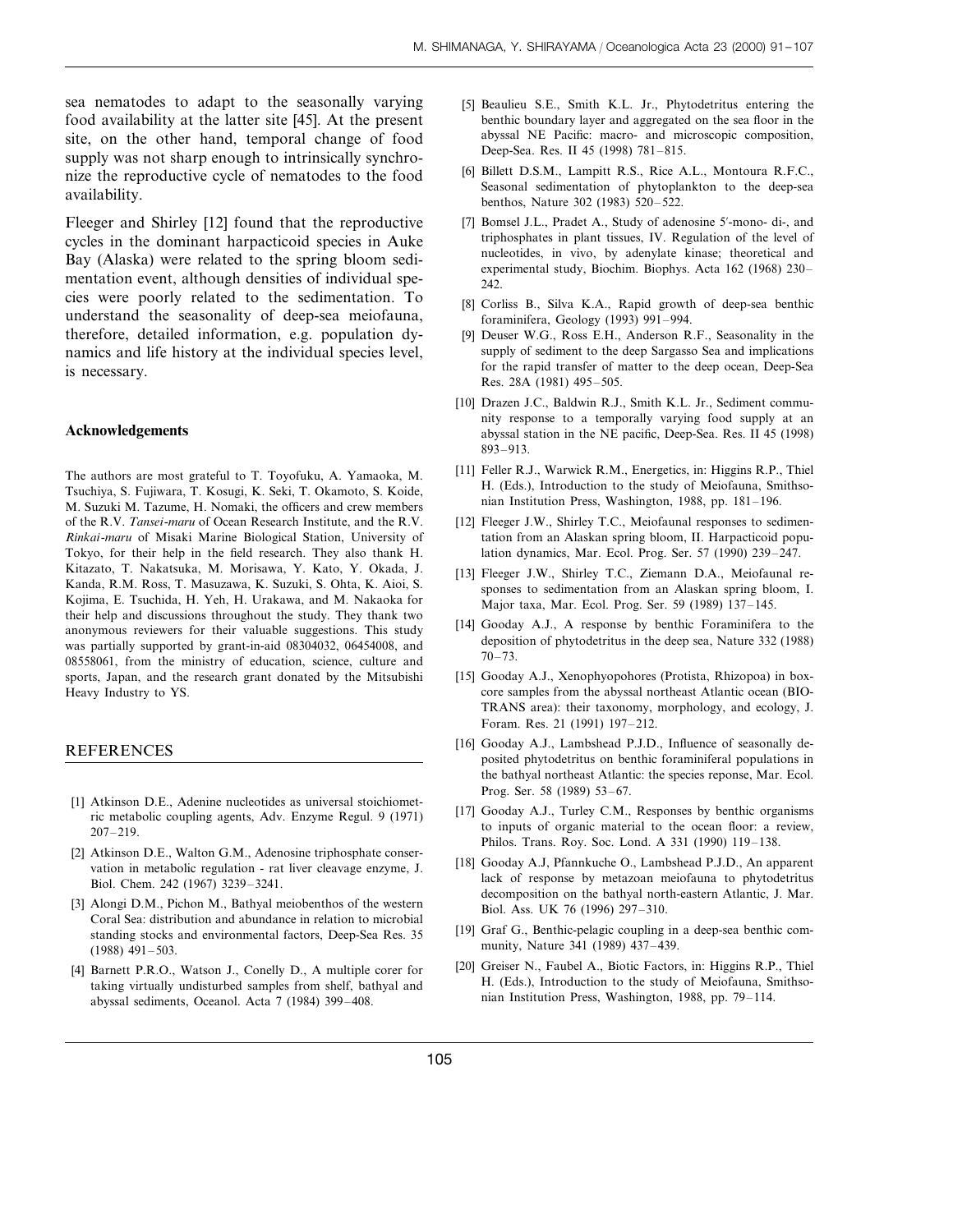- [21] Hecker B., Photographic evidence for the rapid of particles to the sea floor and their transport down the continental slope, Deep-Sea Res. 37 (1990) 1773–1782.
- [22] Heip C., Vincx M., Vranken G., The ecology of marine nematodes, Oceanogr. Mar. Biol. Ann. Rev. 23 (1985) 399– 489.
- [23] Holm-Hansen O., Lorenzen C.J., Holmes C.R.W., Strickland J.D.H., Fluorometric determination of chlorophyll, J. Cons. Perm. Int. Explor. Mer. 30 (1965) 3–15.
- [24] Honjo S., Seasonality and interaction of biogenic and lithogenic particulate flux at the Panama Basin, Science 218 (1982) 883–884.
- [25] Kitazato H., Ohga T., Seasonal changes in deep-sea benthic foraminiferal populations: results of long-term observations at Sagami Bay, Japan, in: Sakai H., Nozaki Y. (Eds.), Biogeochemical Processes and Ocean Flux in the Western Pacific, Terra Scientific Publishing Co., Tokyo, 1995, pp. 331–342.
- [26] Kitazato H., Nakatsuka T., Fujiwara S., Shimanaga M., Kato Y., Okada Y., Kanda J., Yamaoka A., Masuzawa T., Suzuki K., Shirayama Y., Carbon cycling in a eutrophic marginal sea – Time series observations at Sagami Bay, In Land-Sea Link in Asia, ''Prof. Kenneth O. Emery Commemorative International Workshop'', Proceedings of an international workshop on sediment transport and storage in coastal sea-ocean system, 1999, pp. 372–377.
- [27] Lampitt R.S., Evidence for the seasonal deposition of detritus to the deep-sea floor and its subsequent resuspension, Deep-Sea Res. 32 (1985) 885–897.
- [28] Lochte K., Bacterial standing stock and consumption of organic carbon in the benthic boundary layer if the abyssal north Atlantic, in: Rowe G.T., Pariente V. (Eds.), Deep-sea food chains and the global carbon cycle, Kluwer Academic Publishers, Amsterdam, 1992, pp. 1–10.
- [29] Lochte K., Turley C.M., Bacteria and cyanobacteria associated with phytodetritus in the deep sea, Nature 333 (1988) 67–69.
- [30] Noriki S., Shimizu M., Hamahara K., Narita H., Saino T., Yanagi T., Transportation of particulate material through the mouth of Tokyo Bay to the open ocean, J. Oceanogr. 53 (1997) 571–577.
- [31] Ohga T., Kitazato H., Seasonal changes in bathyal foraminiferal populations in response to the flux of organic matter (Sagami Bay, Japan), Terra Nova 9 (1997) 33–37.
- [32] Pfannkuche O., The deep-sea meiofauna of the Porcupine Seabight and abyssal plain (NE Atlantic): population structure, distribution, standing stocks, Oceanol. Acta 8 (1985) 343–353.
- [33] Pfannkuche O., Organic carbon flux through the benthic community in the temperate abyssal northeast Atlantic, in: Rowe G.T., Pariente V. (Eds.), Deep-sea food chains and the global carbon cycle, Kluwer Academic Publishers, Amsterdam, 1992, pp. 183–198.
- [34] Pfannkuche O., Benthic response to the sedimentation of particulate organic matter at the BIOTRANS station, 47 N, 20 W, Deep-Sea. Res. II 40 (1993) 135–149.
- [35] Pfannkuche O., Soltwedel T., Small benthic size classes along the NW European Continental Margin: spatial and temporal variability in activity and biomass, Prog. Oceanogr. 42 (1998) 189–207.
- [36] Pfannkuche O., Thiel H., Meiobenthic stocks and benthic activity on the NE-Svalbard Shelf and in the Nansen Basin, Polar Biol. 7 (1987) 253–266.
- [37] Pfannkuche O., Boetius A., Lochte K., Lundgreen U., Thiel H., Responses of deep-sea benthos to sedimentation patterns in the NE Atlantic in 1992, Deep-Sea Res. I 46 (1999) 573–596.
- [38] Porter K.G., Feig Y.S., The use of DAPI for identifying and counting aquatic microflora, Limnol. Oceanogr. 25 (1980) 943–948.
- [39] Rice A.L., Billet D.S.M., Fry J., John A.W.G., Lampitt R.S., Mantoura R.F.C., Morris R.J., Seasonal deposition of phytodetritus to the deep-sea floor, Proc. Roy. Soc. Edinburgh 88B (1986) 265–279.
- [40] Riemann F., Gelatinous phytoplankton detritus aggregations on the Atlantic deep-sea bed, Structure and mode of formation, Mar. Biol. 100 (1989) 533–539.
- [41] Shirayama Y., Size structure of deep-sea meio- macrobenthos in the western Pacific, Int. Rev. ges. Hydrobiol. 68 (1983) 799–810.
- [42] Smith C.R., Tempo and Mode in Deep-sea benthic ecology: Punctuated Equilibrium Revisited, Palaios 9 (1994) 3–13.
- [43] Smith K.L. Jr., Kaufmann R.S., Baldwin R.J., Coupling of near-bottom pelagic and benthic processes at abyssal depths in the eastern North Pacific Ocean, Limnol. Oceanogr. 39 (1994) 1101–1118.
- [44] Soltwedel, Thiel H., Biogenic sediment compounds in relation to marine meiofaunal abundances, Int. Rev. ges. Hydrobiol. 80 (1995) 297–311.
- [45] Soltwedel, Pfannkuche O., Thiel H., The size structure of deep-sea meiobenthos in the northeastern Atlantic: nematode size spectra in relation to environmental variables, J. Mar. Biol. Ass. UK 76 (1996) 327–344.
- [46] Takahasi K., Seasonal fluxes of pelagic diatoms in the subarctic Pacific, 1982–1983, Deep-Sea Res. 33 (1986) 1225–1251.
- [47] Thiel H., Pfannkuche O., Schriever G., Lochte K., Gooday A.J., Hemleben C.H., Mantoura R.F.G., Turley C.M., Patching J.W., Riemann F., Phytodetritus on the Deep-Sea floor in a Central Oceanic region of the northeast Atlantic, Biol. Oceanogr. 6 (1988–1989) 203–239.
- [48] Thistle D., A temporal difference in harpacticoid-copepod abundance at a deep-sea site: caused by benthic storms ?, Deep-Sea Res. 35 (1988) 1015–1020.
- [49] Turley C.M., Lochte K., Patterson D.J., A barophilic flagellate isolated from 4500 m in the mid-North Atlantic, Deep- . Sea Res. 35 (1988) 1079–1092.